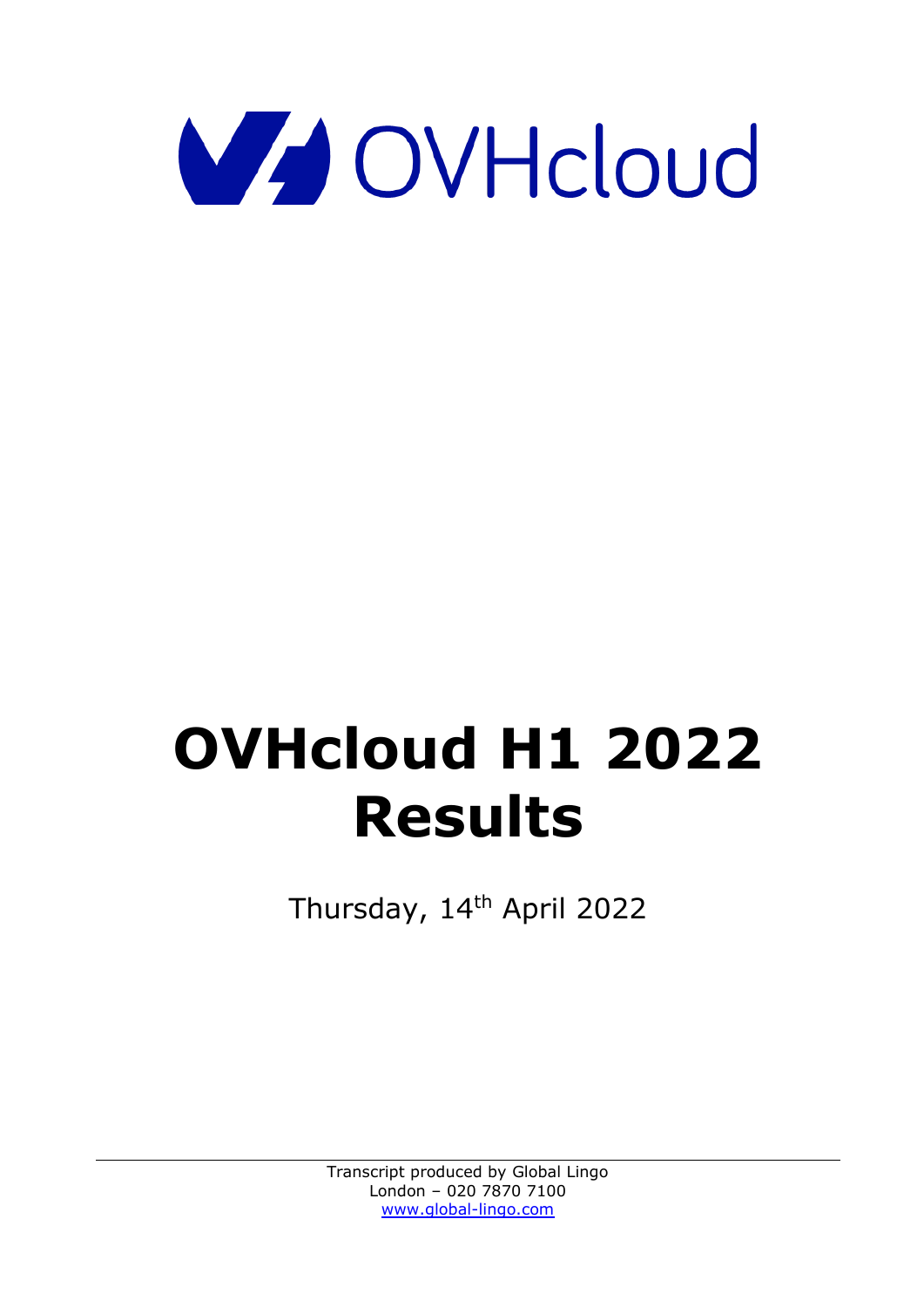## **OVHcloud H1 2022 Results**

**Operator:** Hello, and welcome to the OVHcloud H1 Full Year 2022 Results Call. My name is Josh, and I will be your coordinator for today's event. Please note that this conference is being recorded, and for the duration of the call, your lines will be on listen-only. However, you will have the opportunity to ask questions at the end of the call. This can be done by pressing star one on your telephone keypad to register your question. If you require assistance at any point, please press star zero and you will be connected to an operator.

Today's speakers will be Michel Paulin, CEO, and Yann Leca, CFO. I'll hand over to the OVH team to begin. Thank you.

**Marisa Baldo:** Yes. Good morning, everyone, and welcome to OVHcloud first half results conference call. I'm Marisa Baldo. I'm the Head of Financial Communication at OVHcloud. And to comment our results today, we have Michel Paulin, our CEO, and Yann Leca, our CFO. We will start with the usual business and strategic highlights with Michel. Yann will then take over to comment financial results and outlook. And we will conclude with Michel before opening the floor to Q&A.

Just a quick reminder on the disclaimer on slide two that I invite you to read. And with that thank you again for joining. And I now turn over the call to Michel.

**Michel Paulin:** Hi. Good morning, everyone. I'm very pleased to be with you this morning. And I'm very, very honoured to have the opportunity to present our H1 results.

The first slide is about that  $-$  to demonstrate that OVHcloud continues to deliver its growth acceleration path. On the left, you have the key attributes of the OVHcloud positioning, and on the right we have the KPIs of the semester. First, we have reached a revenue of €382 million, which is up 14.3% reported and 13.3% like-for-like. We have an adjusted EBITDA of €153 million with a 40.1% margin. Our net revenue retention rate is at 112% and our growth CapEx at 41% and the recurring CapEx at 18%.

The next slide shows that we have a continued momentum during this first half, and we have – continuing to have commercial wins with new customers that we have across the globe, which is a way for us to continue to accelerate our growth. The second in the middle is that we believe to have better go-to-market coverage. Everywhere in the world we are strengthening our partnership programmes and I just want to illustrate that with a few numbers.

We have now up to 850 partnerships and double-digit growth with our system integrators, and of course, we have put some big names, where we have a global partnership with them covering most of the continents of the world. But of course, we have also a lot of regional, technical, and sectorial partners today to continue to increase our market coverage.

But also we are betting for the future growth thanks to our partnerships with start-ups. And we have acquired, in the first semester, up to 300 new start-ups in our project, which allow us to be comfortable to continue to accelerate and we're also improving our scale up programmes to attract more and more, fast growing companies in our programmes.

The last, of course, is about innovation. We want to develop innovative solutions, and that's why we have accelerated our PaaS offering. And you see that on the right, all the new services we have introduced very recently. I will illustrate in the next slide how we want to continue to have the way and the capacity to capture a growth opportunity of the PaaS market.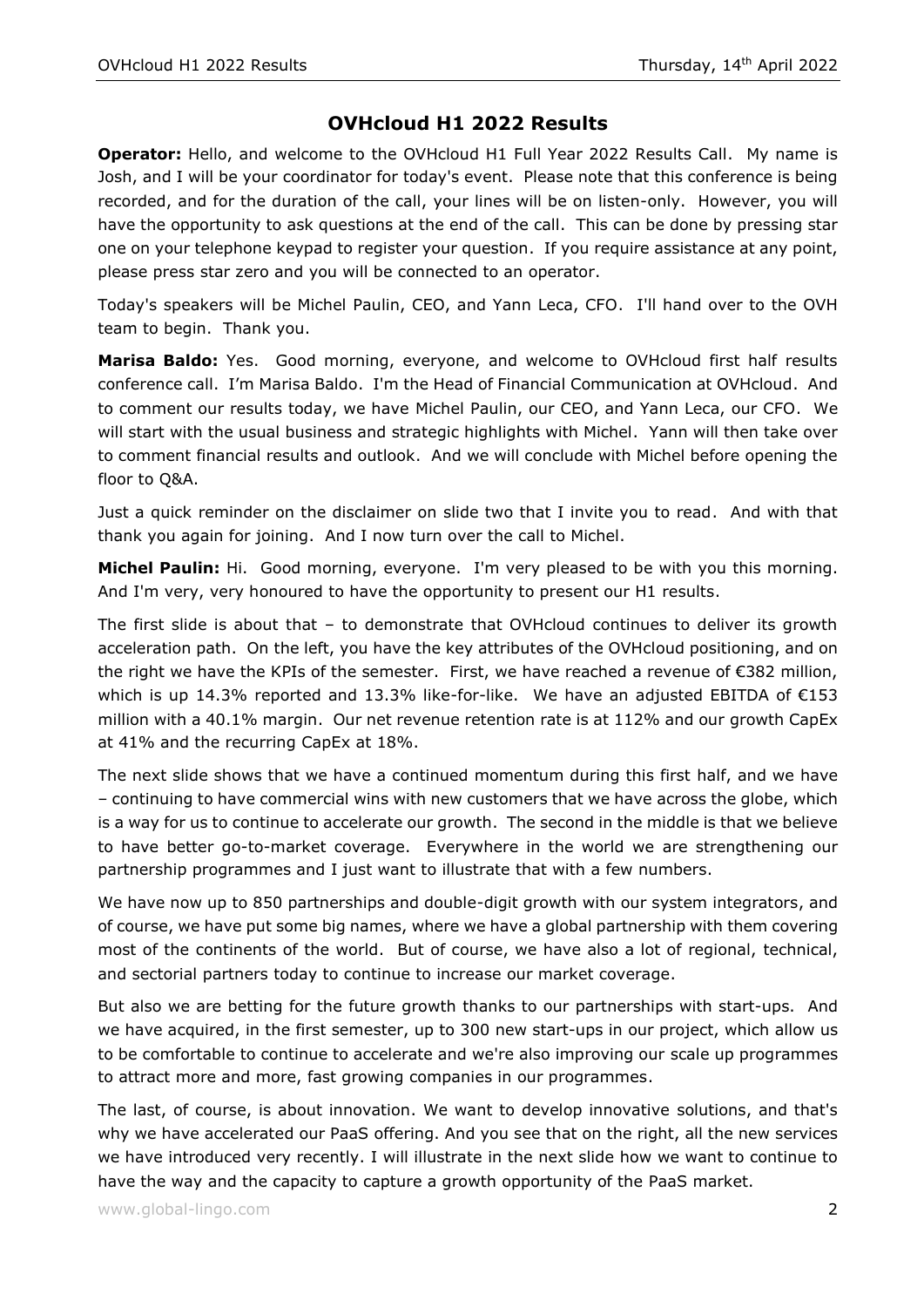The next slide shows that today we are continuing on our four pillars to accelerate and confirm our growth acceleration trajectory. First, as you know, this is a business mix shift, which is a mechanical acceleration growth due to our different growth rhythm that we have across the different product lines. We maintain a strong growth in public cloud up to 24.4% reported. And we – as you know, private cloud is a very strong asset for OVHcloud. And now we have reached 15.8% growth in H1.

The second is a pillar to accelerate our growth, thanks to the fact that now we are moving to the PaaS, which is up to €50 billion to €60 billion market opportunity. We have introduced 71 services now available to our customers and so we confirm the target of 80 IaaS and PaaS services by the end of our fiscal year 2022.

The third one is international expansion. We are very successful in our digital channel in the US and Asia with respectively 97% like-for-like growth in the US in the digital channel; 57% like-for-like for APAC. And we intend to continue to invest in these continents. We will bring a new data centre, the third one in Singapore. We are going to open in 2022 a new data centre in India in Mumbai. We are planning for 2023 new data centres in America, in Germany, and of course, also in France because we will extend our footprint of data centres in France.

The last, as you know, which is not something that is huge in our plan acceleration growth that's important is the fact that data sovereignty, data protection is really a rising concern in all geographies. There is a lot of, and I will illustrate that, new regulations and also enquiries which are made today in this domain. And we believe that this is potentially, again, a very important element, where OVHcloud is uniquely well-positioned to differentiate themselves and we have a very dynamic commercial pipeline with this data sovereignty concern.

Let's illustrate the move to PaaS with the next two slides. The first slide is to show that today we are rolling out, I mean, according to our plan, the availability of new services across the different PaaS domains once we have decided to invest. Security-as-a-Service, storage and backup, AI and machine learning, containers, Kubernetes and orchestration, Database-as-a-Service, and application platform.

I will not, of course, mention all the innovation we have introduced, but we believe that today we have the engine which allows us to continue to propose to the market new innovative solutions, which are completely consistent with our business model and also our values of openness, reversibility, and transparency.

And if we go to the next slide, we see today the full screenshot of all the services we have. We show that now we are catching up and we have a complete offering that we can propose in the public cloud but also in the private cloud as PaaS solutions for customers. Either they are tech pure play customers or corporates or mid-enterprise market. So this is something that we believe is a strong pillar for the next year growth acceleration process.

The next slide is about international expansion. You see that on the right that today we have a strong acceleration, especially in the rest of the world, with 37.4% growth reported, and also we are making strong investment to continue to accelerate in all geographies. As I mentioned already, we have planned to open new data centres in North America, where we have today strong growth, and we will continue to do digital and also direct sales, especially in the US and Canada, where we have strong pipeline and strong momentum.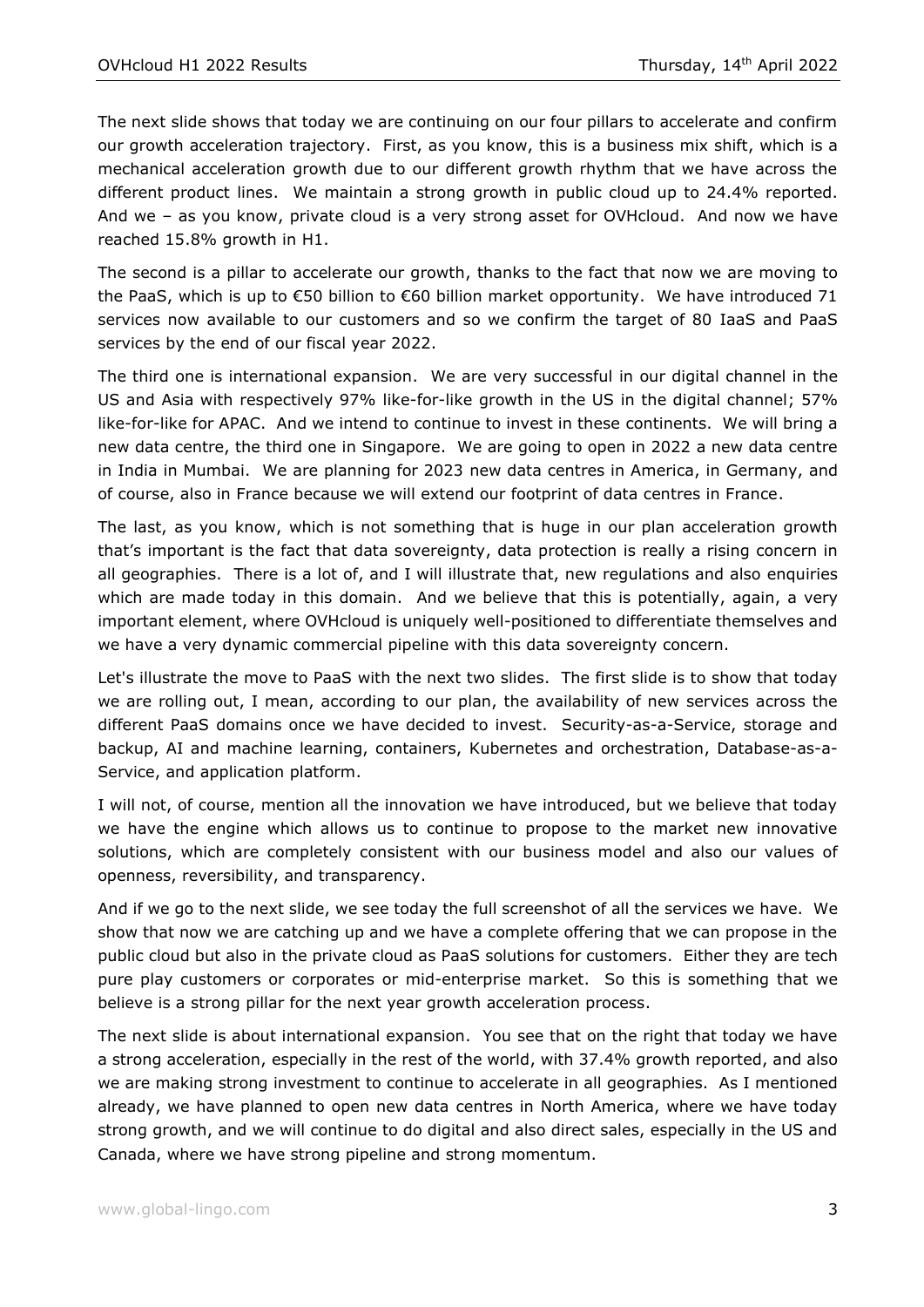In Asia, we are growing very fast, 37% reported, and we intend to continue to invest by developing two new data centres by the end of 2022, which is data centre in India, which is a strong market with new regulations about data, and for us it will be a strong asset to be able to penetrate more aggressively in this market. And also in Singapore with a third data centre, which will allow to expand and grow even faster in this area.

Moreover, I just want to emphasise the fact that we have very successful digital channel today outside of Europe with very strong momentum, three-digit growth in the US, and 64% growth in Asia, which shows that today we have a strong engine of growth acceleration in these areas. And we do believe that the investment in terms of product innovation and data centre expansion will allow us to accelerate and to continue to grow actively, and, I would say, constantly in this market.

The next slide is about the last pillar, which is an important pillar, even so the plan is not completely dependent on this pillar. This is about the fact that now there is more and more concern about data sovereignty, trusted cloud. It's a rising concern for customers, governments, public entities. And there, we see that we have adopted a dedicated approach for some critical industries like public sector, healthcare, financial services, aerospace. We also now have dedicated products and services based on certifications like SecNumCloud. We have created what we call the trusted zone services for all European GDPR compliance services. And we are a leading player to create, especially in Europe, everything which is consistent with the European values and also European certification. We are the number one European player. We are a Gaia-X founding member and board member. And you know that today, Gaia-X has just announced that they are going to release the new labels, which will give clear directions about how to be consistent on both interoperability and data sovereignty.

And last but not least, of course, is about the evolving legal frameworks globally, which are showing that our positioning is accurate. The DMA, which will prevent some gatekeeper to impose unfair practices, and clearly this is something we believe is something in favour of OVHcloud. The Quebec Bill called Loi 64, but also we see that there are some new laws in India, in South Korea, in Japan, in Singapore, which are going in the same type of trends. And we have a strong momentum with commercial wins on a growing base, and this is a key figure about our installed base and the public sector. We have 50 financial services, 35 regional cities in France, 30 are state-owned entities as customer. We have more than 25 healthcare big organisations in Europe. And in France, we have more than ten ministries, which are already customers in OVHcloud. So this is something I do believe is showing that our four growth pillars are really, I mean, according to our plan, a way to accelerate our growth.

Moreover, we believe that we are able to continue to support our growth plan, thanks to our human resources strategy. And you know that recruitment is a key element of success to maintain this growth. And we are very, very confident today to show that we're able to develop our workforce to support our growth strategy. Today, we have 2,632 employees, more than 60% tech profiles and we have continued to attract at a high speed with up to 60 to 100 new employees per month. Moreover, we have recurrent and survey, and we know that today we have a strongly engaged employee level with the loyalty rate of 79%. And engagement score of our last employee survey, we do employee surveys every quarter, of 7.4. The absenteeism is less than 4%. And the voluntary departure is pretty low for a tech company, lower than 13.5%. And this is important because we received recognised prizes, which also demonstrate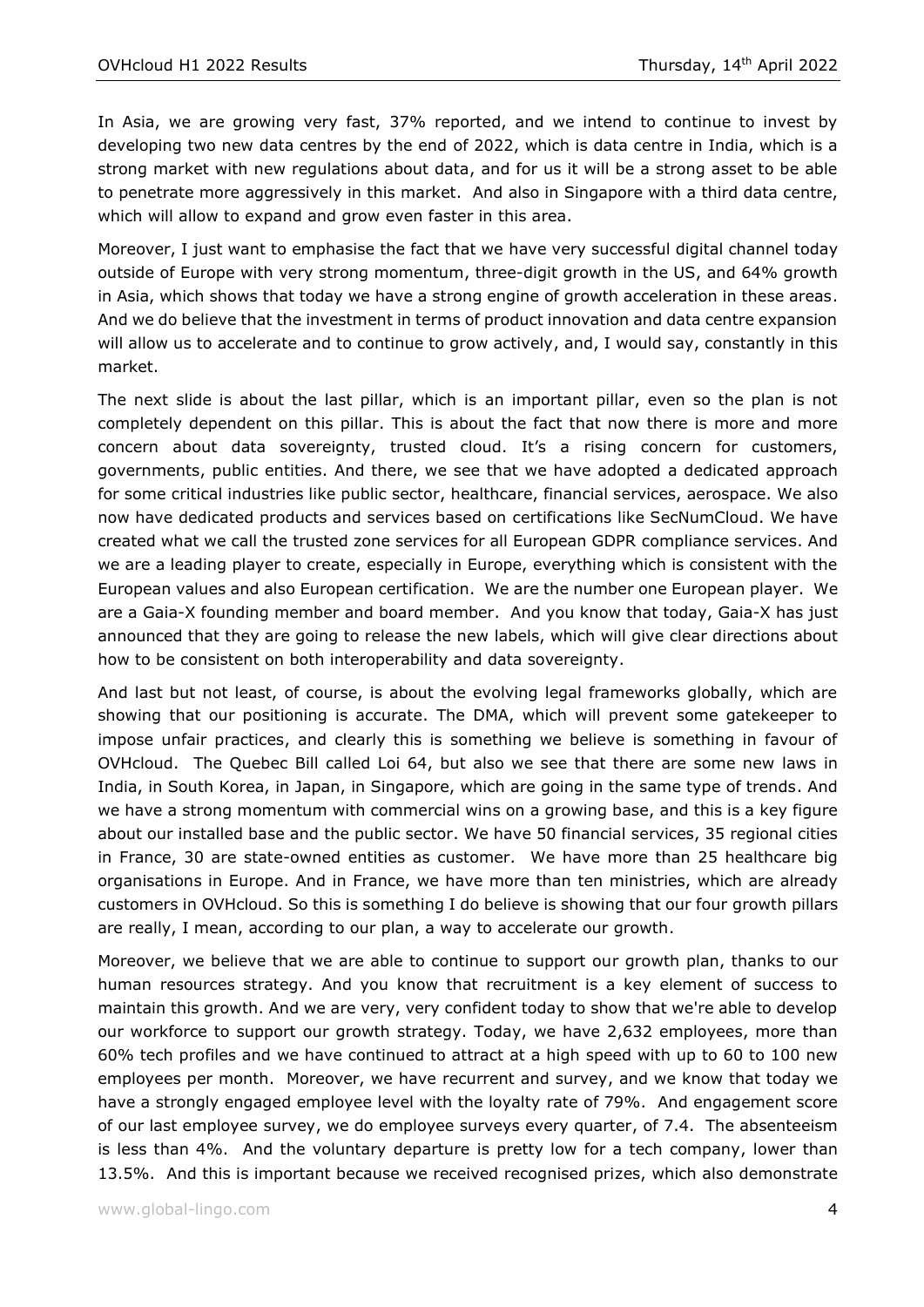that OVHcloud is a nice place to work. And we know that it is important to continue to emphasise the fact that today OVHcloud is a place to be, and that will help us to continue to grow and accelerate our growth in the future.

The last mention I would like to do before Yann presentation, is about the fact that we continue to invest massively in a sustainable cloud. We have some key performance indicators today which show that today thanks to our integrated vertically model, we have the capability to continue to improve our sustainable cloud.

We have low PUE, low - very, very low WUE, which is the usage of water. We have today very, I would say, high standards of renewable energy, already at 78%. And thanks to the capacity that we have today with our two factories and our vertically integrated model, we are able to refurbish, to reuse components, which is a way also to reduce cost, to increase the capacity by reusing some servers and also to have a low carbon footprint.

That's why we continue to have ambitious mid-term targets with 100% renewable energy by 2025. Carbon neutral operations, including production by 2025, which is really very different than most of our peers. Carbon net zero on the enterprise footprint of – by 2030, and zero waste to landfill. Moreover, we are also able to have strong partnerships like EDF Renouvelables on renewable power purchase agreements ,which are signed this semester with new solar plants in France with 15 years agreement starting in 2025, which will give us 50megawatt capacity. And we will continue to innovate. With new innovations that we will introduce very soon to continue to have this leading capacity in the sustainable cloud. Yann?

**Yann Leca:** Thank you, Michel, and good morning, everyone. Yann Leca here, CFO. Very happy to be with you this morning to go through our financials, and I invite you to go to page 13.

This page shows that obviously we have a solid growth on the back of confirmed improvement in revenue retention rates. First of all, you have our usual ground showing how we compute like-for-like revenue. We restate last year with two components: perimeter - we had a few acquisitions in the meantime; and also the forex impact as we restate active numbers with today's US dollar rate mainly. As you know, the dollar is now stronger. That brings us to 340 as a base to grow from.

And then we restate this year's revenue just for the vouchers, given in the context of Strasbourg, which impacted our revenue by €3 million. As you can see, this is going to be gradually the end of this voucher programme. But this first half year we were impacted by  $\epsilon$ 3 million. So 386 is the restated number.

As a result, the like-for-like comparable revenue growth is €45 million or 13.3% to be compared to a reported growth of 14.3% definitely driven by the growth in US dollar. Our net revenue retention rate in fiscal '22 H1 was 112%. It's in line with the first quarter, and we're actually very happy with this result. It was 103% last year for the entire year, and this shows that our business is getting stickier.

On the next page, I want to show you a breakdown of our revenue and revenue growth by product segments. Our private cloud continues to grow in line with market trends at 15% growoth, reaching €234 million and at 61%, it's one point more than previously. The public cloud is growing at 21%. Actually, this includes public cloud, VPS, and SaaS revenue. The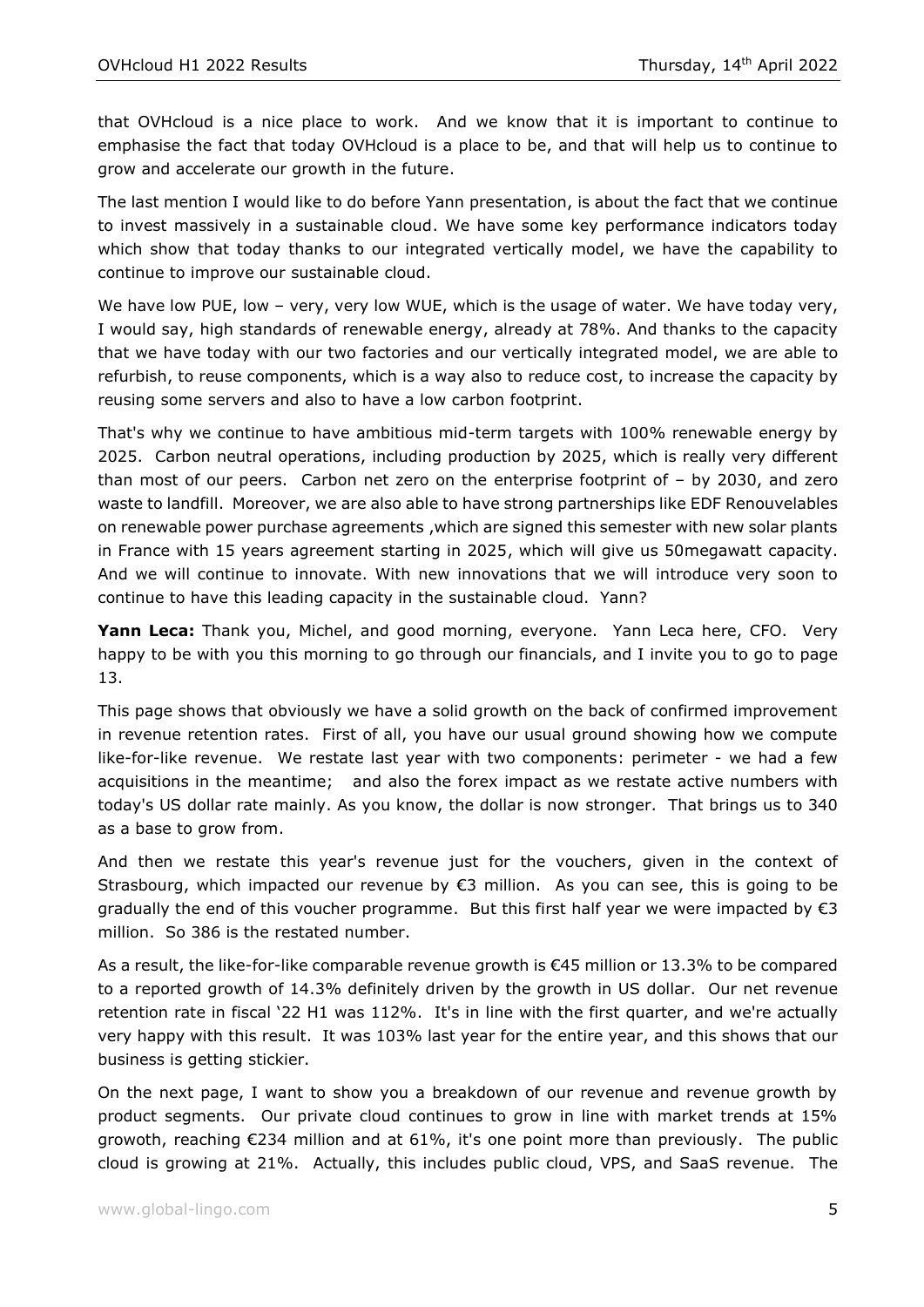pure public clouds even north of 30% in that number. And public cloud now represents 16% of our mix. As you know, one of the reasons why we're accelerating in growth is that the revenue mix is getting more favourable. As a result, Web Cloud & Other, which grew this half year at 5%, it now represents 23% instead of 25% previously. We enjoy a growth in ARPAC, average revenue per active customer, in all segments and definitely our growth is also propelled by the digital channels in public cloud and private cloud.

Moving now to adjusted EBITDA, which reached this first half year €153 million. Again, this like-for-like graph is the same elements, which I'm not going to repeat. So we grew from €141 million comparable to €156 million this quarter and that's this half year. And that is showing that we are reaching our guidance of approximately 40% adjusted EBITDA margin. We're actually at 40.1%.

Moving to now the more detailed slides regarding our full P&L. The point you need to bear in mind is that our pre-tax income of minus €25 billion was actually burdened by one-time events, which are the IPO. I remind you that the IPO took place mid-October, which is included in this H1 period. And I will go through the detailed impacts, and one M&A impact and the Strasbourg costs.

So more specifically, if you look at the revenue, we have a Strasbourg impact of  $\epsilon$ 3 million, which are the vouchers, which I covered earlier, but also the accelerated depreciation of some service which were damaged in the wake of the incident in Strasbourg in that's another  $\epsilon$ 3 million.

And also we have an insurance premium, which was inflated by €2 million. That's temporarily for €2 million. So that's a total of €8 million on Strasbourg. If you look at the IPO impact, you remember that we have a very successful employee share plan. Today, 98% of our employees are also shareholders of our company. And according to IFRS 2, we recorded a significant charge one-time in order to account for that even though that's a non-cash – mainly a non-cash impact.

And we also continue to unwind the MEP, management equity plan, which was there previously. So that's a total of €21 million of share-based payments, of which €20 million are non-cash but that's required by IFRS 2 standards. We also had an earn out compensation for one of our acquisitions of €4 million, which according to IFRS, have to be recorded in that way.

Then, again, on the IPO, we booked €8 million of fees in non-current operating expenses. So all of those elements cost us €41 million. One positive point, which is also the impact of the IPO, is that the interest expenses have declined from  $E12$  million to  $E6$  million, and that's the effect of much lower interest rates.

If we look at the cash flow, the one point, which is interesting to focus on is the growth CapEx, which, as you could see, represents 41% of revenue this half year, which is higher than the annual guidance of 30-34%. And there are three main reasons for that. First of all, we traditionally have a phase-in, which is geared towards the first half year. We spend more CapEx in the first half year than in the second half year.

The second point is, as you know, there are component shortages in the world. And we did make precautionary purchases of inventory of components, and that's about €20 million. I remind you that components for – used to build our servers, which then become CapEx, are also classified as CapEx in our balance sheet. So this is why they are included here.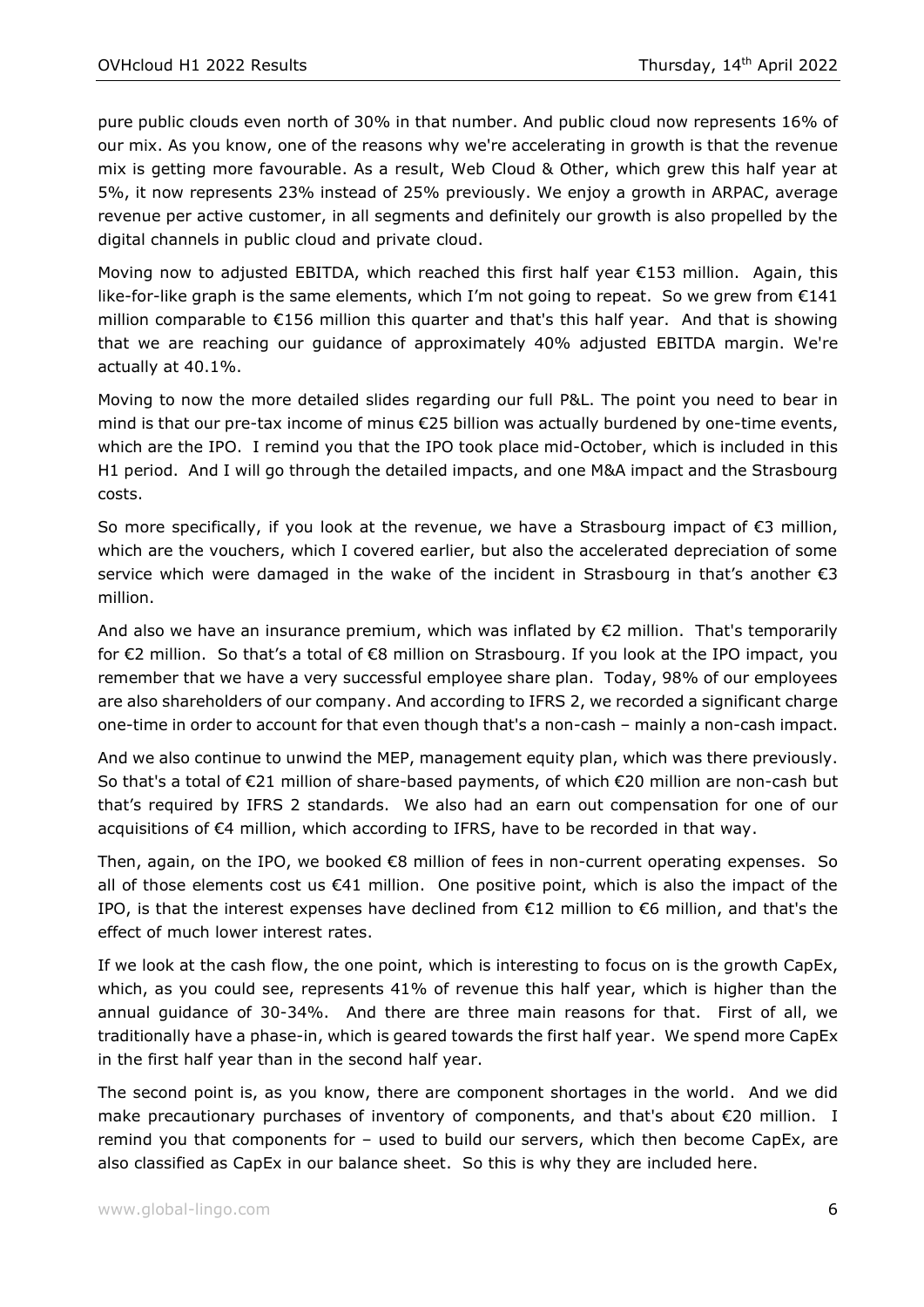And finally, as part of our ordinary course of business, we buy IP addresses and then we had this half year an opportunity to buy more. Those addresses do not lose any value, much to the contrary; and in order to hedge our future quarters, in particular, the year 2023, we made the decision to buy  $\epsilon$ 17 million worth of those addresses while we had initially planned for just  $\epsilon$ 2 million in this half year one.

Those are the reasons, three reasons. So mainly hedging and also phasing while we are in this half year exceeding the full year guidance.

Moving now to the next page and looking at our balance sheet as of  $28<sup>th</sup>$  February 2022. Further to the IPO, we now have a last 12-month leverage of 1.46 times, which is expectedly very low, and a very good gearing of 1.0 times as net debt and equity are pretty much equal. As a reminder, we enjoy as well the benefits of a successful refinancing of €920 million, where interest rates on an annual basis are divided by 2.5 times.

Moving now to the outlook. First of all, we have to say a word obviously about the Ukraine crisis and the war which is going on. Today, in this deteriorated environment, we have clearly implemented a regular follow-up process of our activities in Russia, Belarus, and Ukraine. And we have a very strict framework, and we obviously comply with current rules and regulations, and we monitor all this on a daily basis.

Now moving to the right side under the direct exposure. In that extended region, Ukraine, Russia, and Belarus, we have no staff, no data centre, no offices. In H1 fiscal '22 revenue, those three countries represent around 1.5% of Group's revenue. So, obviously, we're also, like any other business, have an indirect exposure, but the energy costs are almost fully hedged for fiscal '22 and partly hedged for '23. Clearly, it doesn't do any good to the pre-existing supply chain tensions. But we are able to mitigate that with our vertically integrated model. As you can see, we've also taken some precautionary measures and purchases.

Now moving to the guidance. And on the basis of the momentum we recorded in H1 and also of what we see in Q3, which is pretty much consistent with fiscal '22 revised guidance, and in spite of the war in Ukraine, we're happy to increase our revenue guidance for the full year to 15-17%, up from the previous guidance, which was the upper half of 10-15%. The mid-term guidance remains unchanged, too. We still – we continue to want to accelerate to mid-20s. Regarding adjusted EBITDA margin, also in spite of the troubled environment we're faced with, we continue, and we maintain an adjusted EBITDA margin guidance of around 40%.

As far as CapEx are concerned, recurring CapEx, we expect to be – to continue to be, for the full year, between 16% and 20% since half year one, which was 18%. As for the growth CapEx, we maintain as well 30-34% for the full year, to the exception of the acquisition of additional IPv4 addresses, which are a hedge which we want to be at the liberty of doing and which we have recorded already in this half year one. And again, for the mid-term guidance, there is no change to our CapEx guidance.

And with this, I would like to hand over to Michel for the key takeaways.

**Michel Paulin:** Yeah. As a conclusion and in sort of nutshell, the key takeaways are, first, we have a very strong financial performance. I just repeat the key numbers. Revenue of  $\epsilon$ 382 million, growing by  $\epsilon$ 14.3%. A net revenue retention rate at 112% and adjusted EBITDA of €153 million, at 40.1% EBITDA rate.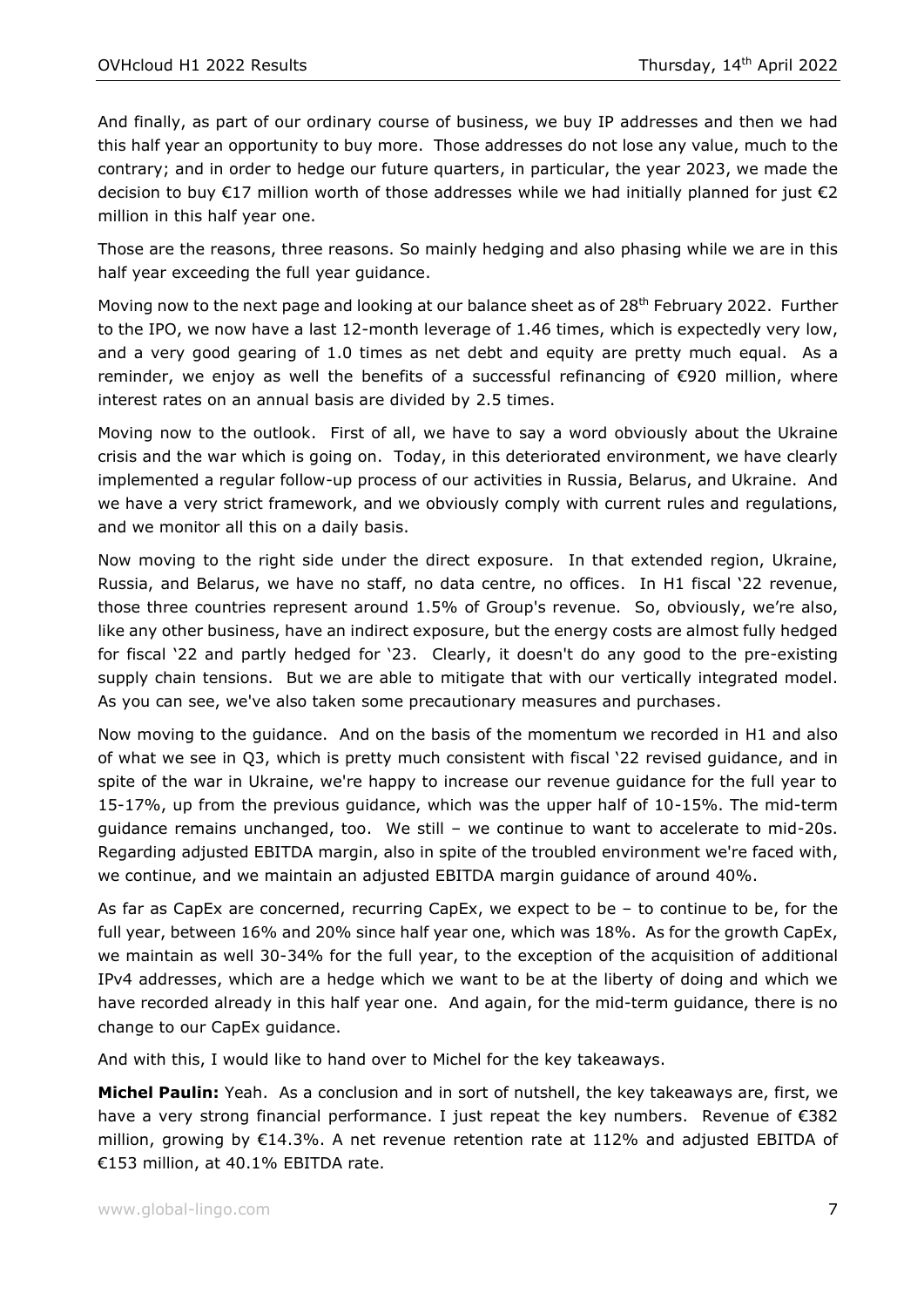This is, I mean, the result of a successful growth strategy that will continue to intensify with more sales and marketing investments to have intensified commercial momentum. We believe that thanks to the innovation, and especially on the PaaS, very active PaaS roadmap to serve and to acquire new customers, we will be able to accelerate our growth. And clearly, we are doing additional investment to have a better coverage of the market and to have more international footprint, where we have at the present time very successful growth, especially in Asia and North America.

So if we look at – looking forward, as Yann mentioned, we have decided to increase our fiscal year '22 revenue target despite the international situation and Ukrainian crisis, which will impact us but moderately, and we increased the target up to 15-17% growth versus last year. And we have confirmed the targets on the adjusted EBITDA margin and the mid-term objectives. So we are very confident to continue to fulfil all the plan we have for fiscal year 2022.

And we are now ready to answer any questions if you have any. Thank you very much for your attention.

### **Questions and Answers**

**Operator:** Thank you very much. If you would like to ask a question on the call today, please press star one on your telephone keypads now please. Please ensure your line is unmuted locally and then you will be introduced into the call. That is star one on your telephone keypads now please. We do have some questions in the queue already. And our first question comes from the line of Varun Rajwanshi from JP Morgan. Please go ahead.

**Varun Rajwanshi (JP Morgan):** Hi. Good morning. I have three questions. So the first one. There were some press reports in early March based on interviews of firefighters who were involved in the Strasbourg fire incident. I know that the official fire investigation report hasn't been made public yet. But what can you say in response to these press reports that highlight very poor fire safety measures and also point to air cooling as one of the reasons for the damaging impact of the fire?

Second question is on the data sovereignty piece. I know this is not the biggest contributor to your mid-term revenue growth expectation. But is there any way to quantify the impact from Microsoft's alleged anticompetitive practices? And how much of an uplift do you expect from the broader rollout of labels and services based on the Gaia-X framework?

And then lastly, given your current and expected rate of cash burn, how much runway do you have before requiring a fresh influx of capital either via debt or equity financing? And I've noticed that you've reaffirmed your 2025 CapEx guidance. Is there anything that you're actively pursuing to lower your growth CapEx intensity over the next two or three years? Thank you.

**Michel Paulin:** I will answer the first two, and I will let Yann for the third. About the final report, I mean, there is nothing new. It was – I think it has been disclosed, but in fact it – the report which has been really done on beginning of last year, in the first semester of last year. The point where – two major things. First one air cooling. And the second point is about what we do. And I think we have already expressed today that we have a plan to increase the resilience, which we call the hyper resilience plan for the next year of our all our data centres.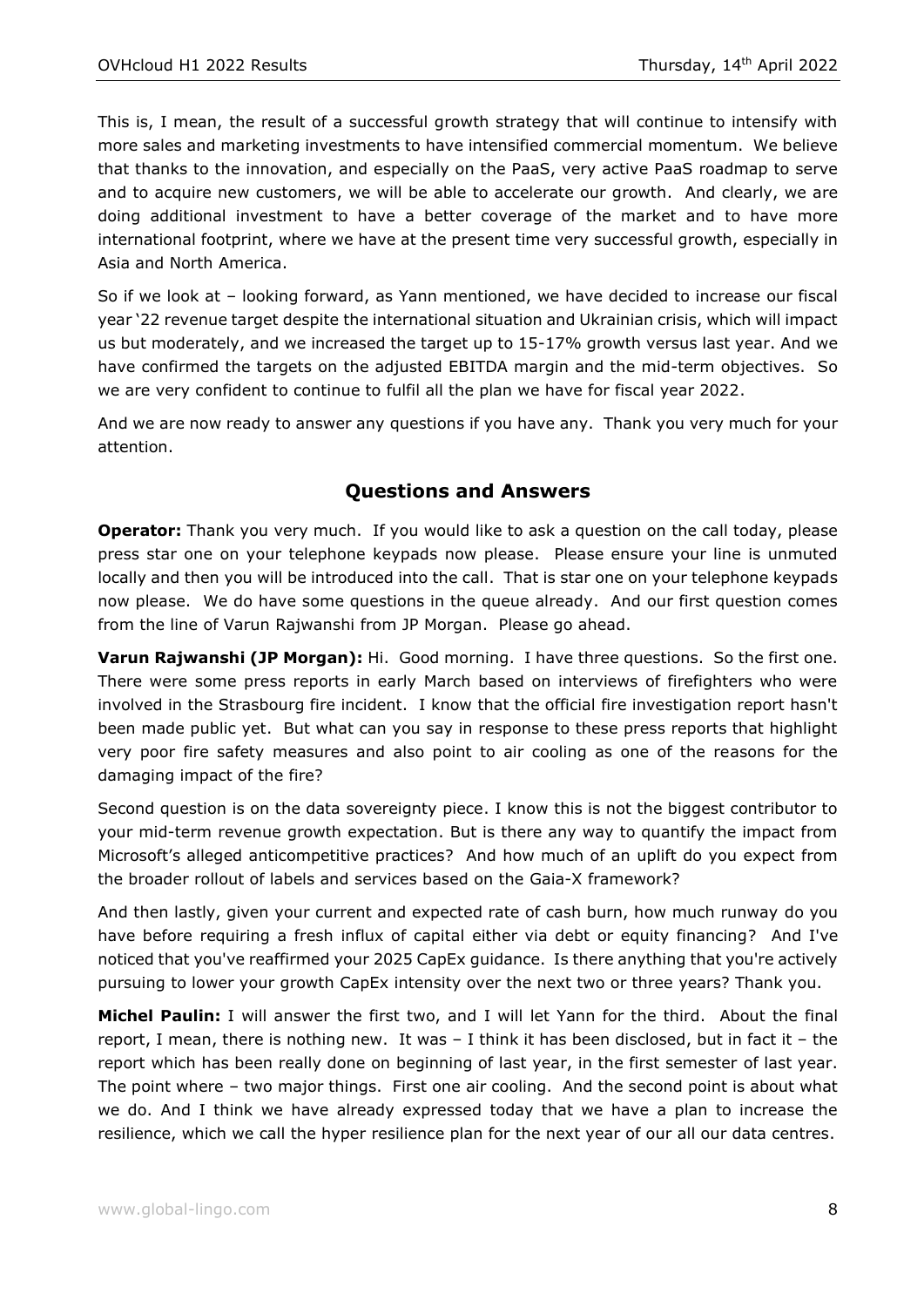The – and about the air cooling, we are today improving, for all our data centres, the different elements to increase the resiliency of our infrastructures. And this is something that we're investing in. And for example, the next new data centre that we're going to open in Strasbourg, what we call SBG5, will be consistent with these recommendations, which are about containerisation, about fire detection, fire extinguishing and all the types of elements that we are introducing. And there is nothing really new in the firemen report.

The second is mainly about what we mentioned about the backup of the data and what we have announced that starting by France, we will include in all our services free backup in data centre, which is a bunker data centre, which will allow the customers to have access to the snapshots and the backup of all our services starting at the end of 2022. So this is the implementation we have put in place to be able to guarantee the hyper resilience of all our customers.

About your second question about the data sovereignty. As you said, this is not our main driver of growth acceleration for the next few years. Even so, we do believe that OVHcloud has a unique positioning in the hyperscalers scene against most of the US or Chinese players today that cannot replicate some of our major attributes, which are that we have zero exposure to extraterritorial laws, for example, that also our solutions are open, reversible. That we do not compete with our customers. We are not in the gaming. We're not in the streaming industry. We are not in these areas. We are not in the software. We are not in the SaaS domain.

And we believe that all – week after week, there are new elements, which show that it's a rising concern for customers. And also that there are more and more certifications and labelisation. And I mentioned and you mentioned the Gaia-X labels, and they have introduced new labels. There are three labels we're going to be introduced. And the example of the third level of label which will be introduced by Gaia-X as a recommendation for the purchasing department is that to obtain the third level of label, you need to guarantee to be immune to extraterritorial laws, which exclude some players, but not OVHcloud.

So really do believe that today the momentum is accelerating. I just want also to mention what's going on in India, where there are new laws that are, for example, preventing from exporting data. And we believe that this is a strong, I would say, movement and sort of wave which will expand in many regions. So that's why we are very confident that OVHcloud today has very strong – and I mean you cannot replicate, unreplicable advantages against most of the players on the market. And this is why we are very confident. This is  $-$  we are really following the trends of these regulations.

#### The third point, Yann?

**Yann Leca:** Yes. Indeed, there were two subpoints. First of all, question about how funded we are. And I just want to be very clear about the fact that the current financial setup and bank facilities allow us to fund the current growth and its acceleration throughout 2025 and beyond, and while remaining within our financial policy, which is below a three times leverage.

There was a second point about the cap-  $-$  I suspect the CapEx intensity. And I just want to remind you that we guide at those levels with the assumption that our growth is going to accelerate to the mid-20s year-on-year in 2025. And for that, we need additional CapEx. And that's why we have a significant growth CapEx.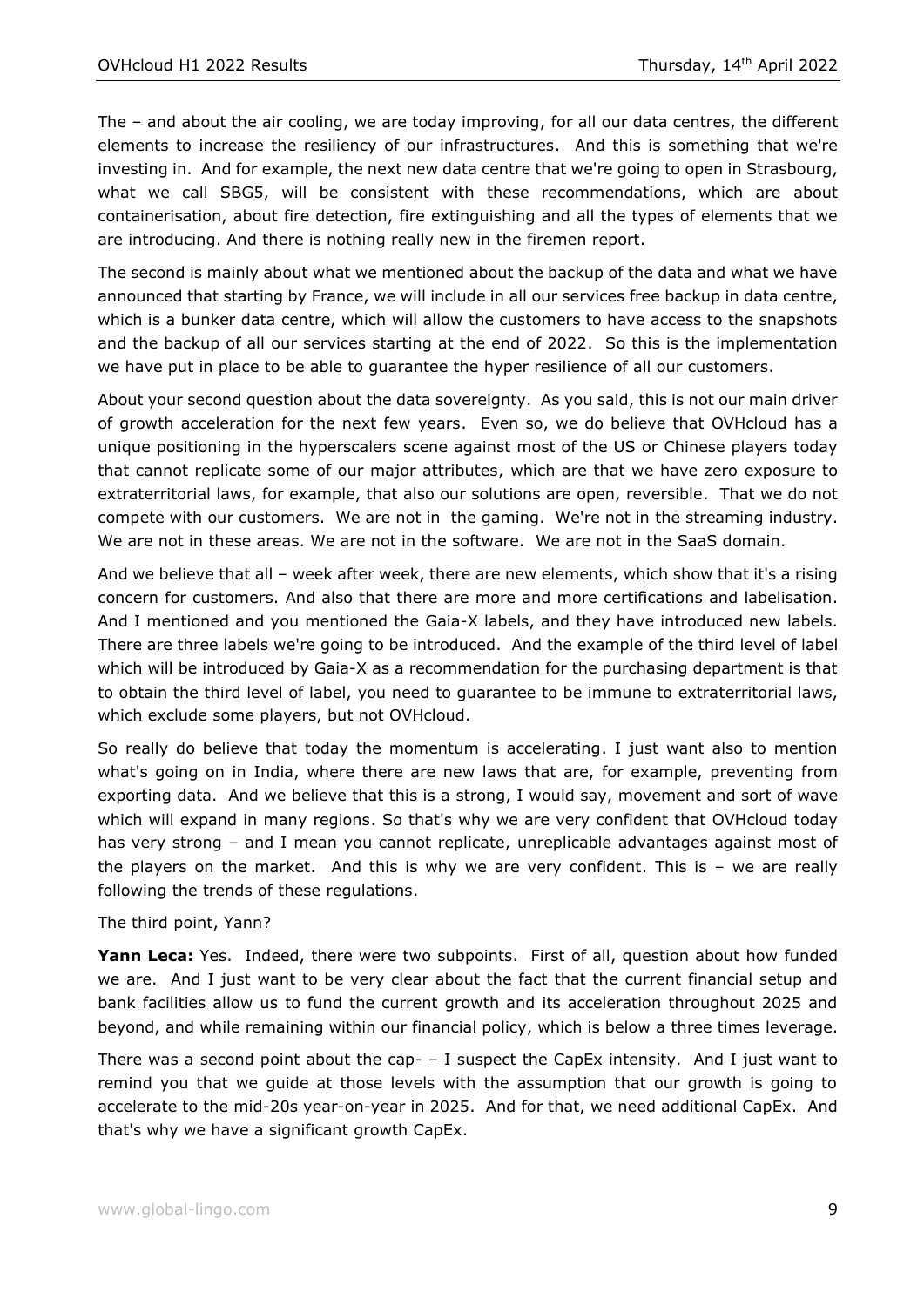In the following years, if the growth becomes more steady state growth, stable growth, or if there is, for external reasons, a lower growth, then it's very important to bear in mind that we have the ability to almost immediately lower our CapEx, which makes us a very defensive model actually.

Most of our – more than half of our CapEx are service which we build one after the next and we can tune that from one week to the next. And as a result, the flexibility of our model makes us very nimble in terms of adjusting our CapEx to the growth that we want to address.

So, in the longer term, of course, with lower growth numbers and stable growth levels, then we will start generating cash.

**Varun Rajwanshi:** So Yann, just to clarify. So in the near-term, there is no plan to accelerate the use of colocation services?

**Yann Leca:** No, we remain within our model. I have one mitigation point on that. Usually when we address a new country, which is the case of India, for instance, we usually use an intermediate model, which is shell and core, which is out of conservatism because we don't put all our eggs immediately in a new country. That was the case, for instance, in Singapore. It's likely that in Asia, later on, we will move to complete – to a model which is consistent with our global model, but there is no particular plan to change our existing model.

**Varun Rajwanshi:** Understood. Thank you.

**Operator:** Thank you very much. Our next question comes from the line of Toby Ogg from Credit Suisse. Please go ahead.

**Toby Ogg (Credit Suisse):** Yeah. Hi. Good morning. Thank you for taking the questions. Two from my side, please. So, firstly, I just wanted to touch on the public cloud segments specifically. As it does seem to have been sort of decelerating a little bit just in the first half of the year. I know you called out VPS here as a specific reason for the softer growth. But could you just expand on that and explain why that piece has been slowing down? And then also comment on whether or not the pure public cloud element has been accelerating? And perhaps just a breakdown of the mix there between the two would be helpful.

And then secondly, I just wanted to come back to your customer base and the behaviour over the past couple of months. Specifically, it does seem, based on your comments, that current trading is on a similar trajectory to your full year guidance suggesting that there hasn't really been any disruption from the broader political – geopolitical issues and concerns around the recession. What are you hearing from your customers around their appetite to continue with their IT spending plans, given that macro uncertainty? And do you see any risk on the private cloud side specifically, just given that that's a little bit more mission-critical in larger deployments, which as we saw in COVID, for example, can get pushed out? Yeah, any detail there would be great. Thank you.

**Michel Paulin:** Okay. About your two questions, we do not disclose the the split for the VPS and the public clouds. And we just mentioned qualitatively that, yes, we've seen a slightly decrease the VPS. But we believe that, thanks to the fact that all the innovations we're introducing, especially in the PaaS, several PaaS are in the public cloud, not all of them but a big part of the new innovations we have implemented in the public cloud. We feel really confident to maintain and to accelerate growth in the public cloud.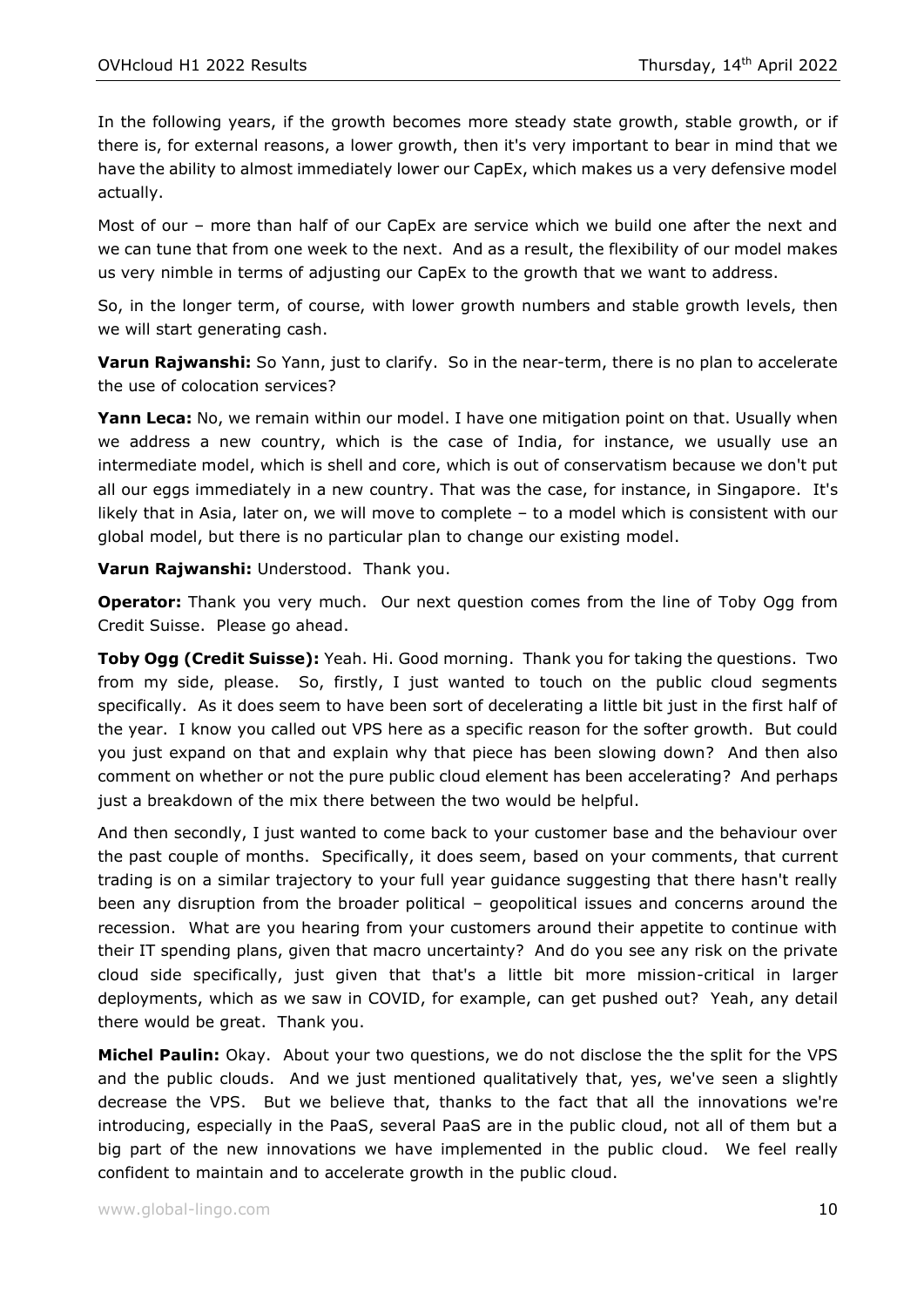About the overall concern, especially in the corporate market, due to the international, I would say, tensions, and also the economical situation, especially about inflation. And your question about the concerns and appetite. It's clear that we see today that they are, of course, sort of, I would say, interrogation of the customers about what would be next and some customers are really re-evaluating their investment, their transformation, etc.

And for us, it's clearly something which we need to analyse in details. However, what we see is that most of the time, part of the answer to be able to adapt the organisations and the companies is the capability to transform and to have more lean, flexible, agile organisation, especially in the digital world. That's why we believe and that we are able to help them to do so. And for the moment, and you've seen that in our guidance, we didn't see that it's a major threat or major, I would say, slowdown potential for the next month.

However, of course, we are always very cautious, very vigilant, very present, because it might occur, and this is something that we are really working very hard.

About the private cloud, I think, surprisingly, due to the cybersecurity issue and the tension you see in the fact that cybersecurity is becoming more and more and more the concern to the company, it's important to see that private cloud, independently of some mission-critical things, are also seen as a more secure solution than public cloud which are mutualised. And you've certainly seen that there were some announcement made by some hyperscalers about the fact there were some doors or failures in their security scheme in some public cloud solutions.

So this is why we believe that private cloud is not at all at risk for the moment and you see that we have strong momentum in the first half of 2022, thanks to the fact that private cloud, in some domains, and especially when it's about cybersecurity, is certainly the most appropriate solution that you can propose in a very uncertain period and we know that cybersecurity is already and will become even more important for all the organisation, both public organisations and private organisations.

So, I think, on the contrary, we believe that the focus on the private cloud will be maintained due to the uncertainty mainly on those security.

**Toby Ogg:** Great. Thank you.

**Operator:** Thank you very much. Our next question comes from the line of Amit from Citi Group. Please go ahead.

**Amit Harchandani (Citigroup):** Thank you. Good morning, all. Amit Harchandani from Citi. Three questions, if I may. My first question goes back to your PaaS strategy, which is clearly a key driver for long-term growth acceleration. Could you give us a sense for how much PaaS revenues are likely to contribute in fiscal 2022? And if it is likely to be immaterial, then how should we think of the pathway towards what seems like potentially  $\epsilon$ 25 million to  $\epsilon$ 30 million in revenues on ballpark estimates by 2025? If you could give us a sense for what are the services which would start contributing and how should we, as the financial community, evaluate your progress and track it along this PaaS acceleration? So that would be my first question.

My second question goes to the topic of inflation. You've talked about energy costs being hedged for 2022, partially hedged for '23. But clearly, once your hedges roll-off, there might potentially be pressures in your cost base around inflation. How do you plan to mitigate that? Do you have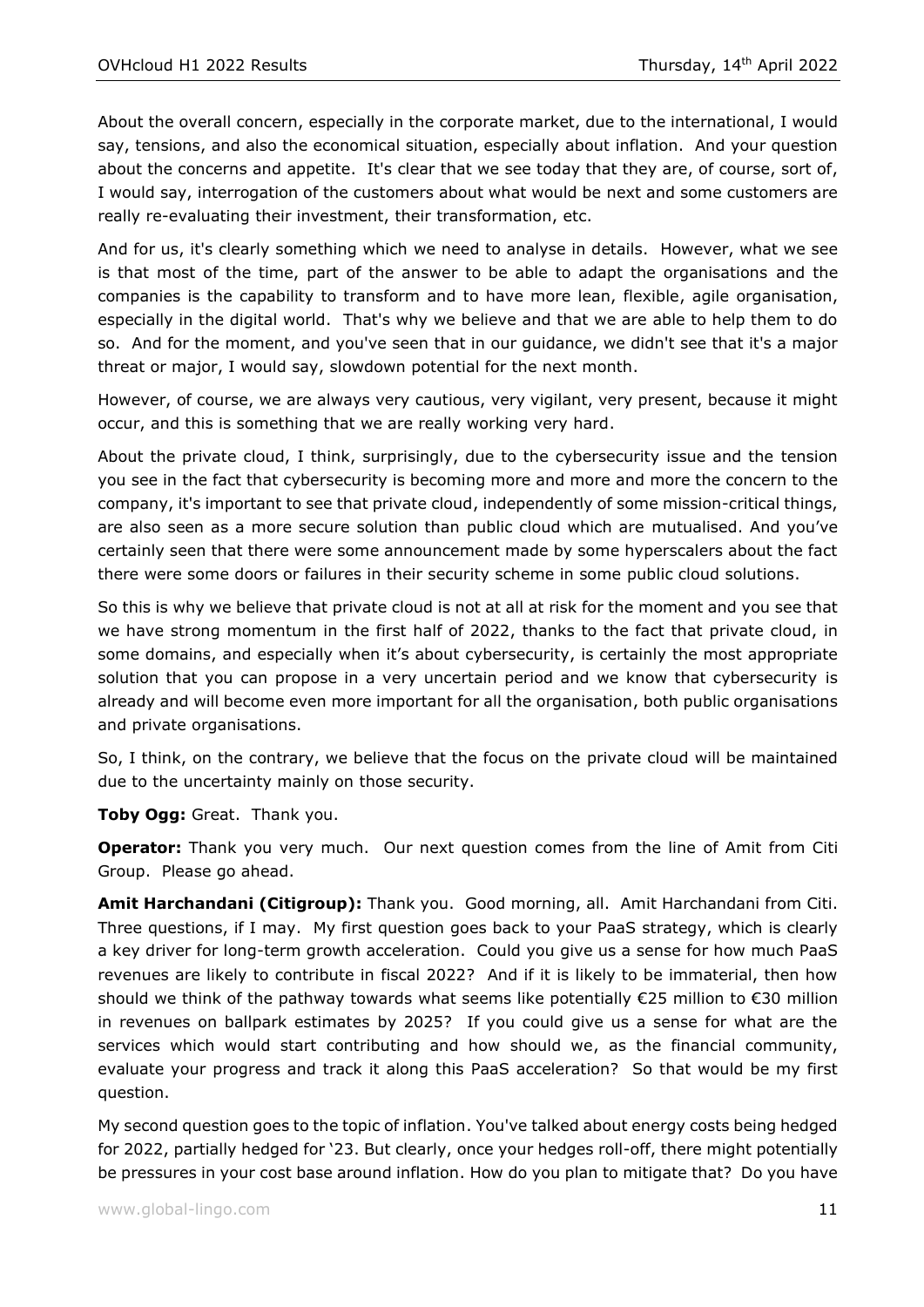levers such as pricing power at your disposal? So curious to understand how are you thinking about addressing the topic of inflation over the medium term?

And lastly, if I may, you talked about the IP addresses and you talked about the opportunity there. Does that mean we should expect the growth CapEx in 2023 to be below the average run rate because some of it has been pulled forward into 2022? Thank you.

**Michel Paulin:** Hi. First of all, the PaaS strategy about the question about 2022. We always have said that the impact of the PaaS strategy will have very marginal impact on our results. Because as you've seen, we are launching every month new services, and therefore, the impact, which is incremental revenue has really very, very marginal impact for this year. However, we believe that it will be an acceleration model for the next years. And that's the reason why we continue to invest and innovate a lot in this domain.

You ask us what are the key – we do not split the revenue per PaaS of course. What are the key elements of gross revenue acceleration of the PaaS? I just want to express why we invest massively in the PaaS. The first one is because some customers are requesting it, and this is a customer demand. The second point is that PaaS is an entry point in customer solutions, which allow also to expand, of course, PaaS revenue, but also IaaS revenue. And the example, for example, to illustrate is the case of high-performance storage, where the capability to provide PaaS, so it's in a way to organise the high-performance storage, object storage, file storage that we have introduced, is a way to get IaaS storage capacity.

The way to add additional services on top is a way to have more and more petabytes of data, which is increasing. So our strategy is to strengthen and to reinforce our solutions portfolio to be able to, at the same time, include – increase, of course, your revenue of the PaaS, but also to accelerate the IaaS, which is underneath because when you have PaaS, you need to have compute, you need to have storage, you need to have network.

About inflation, maybe I will let Yann to illustrate the point.

**Yann Leca:** Yeah, it's obviously a great question. And there's no doubt that in the long-term as our hedges disappear gradually, we will have an inflation of our costs, like all other businesses, and like I suspect all of us. It's not only energy, but it's going to also to be wages. We also know that components are increasing. And that was the question of our policy in terms of price.

We believe we're in a very good position, actually, because first of all, if you compare our pricing to those of the larger hyperscalers, we have a very significant price advantage today. And for us to increase prices, which we believe the entire industry will anyway, it does not pose any problems in terms of getting us closer. We will still be at a very significant price advantage, even increasing our prices for the foreseeable future.

And as it relates to more local competitors, what we are seeing is that they have already started to increase our prices fast. And we believe that we should, in this respect, lag rather than lead. And one of the reasons why they are increasing earlier is that they do not have the financials and they do know have the hedging policies or the sophistication in order to hedge as much as we do, and as a result, they are much more and much earlier exposed to price – to cost inflation than we are. So on both ends, we believe that we can manage this in a very proper way and to our advantage.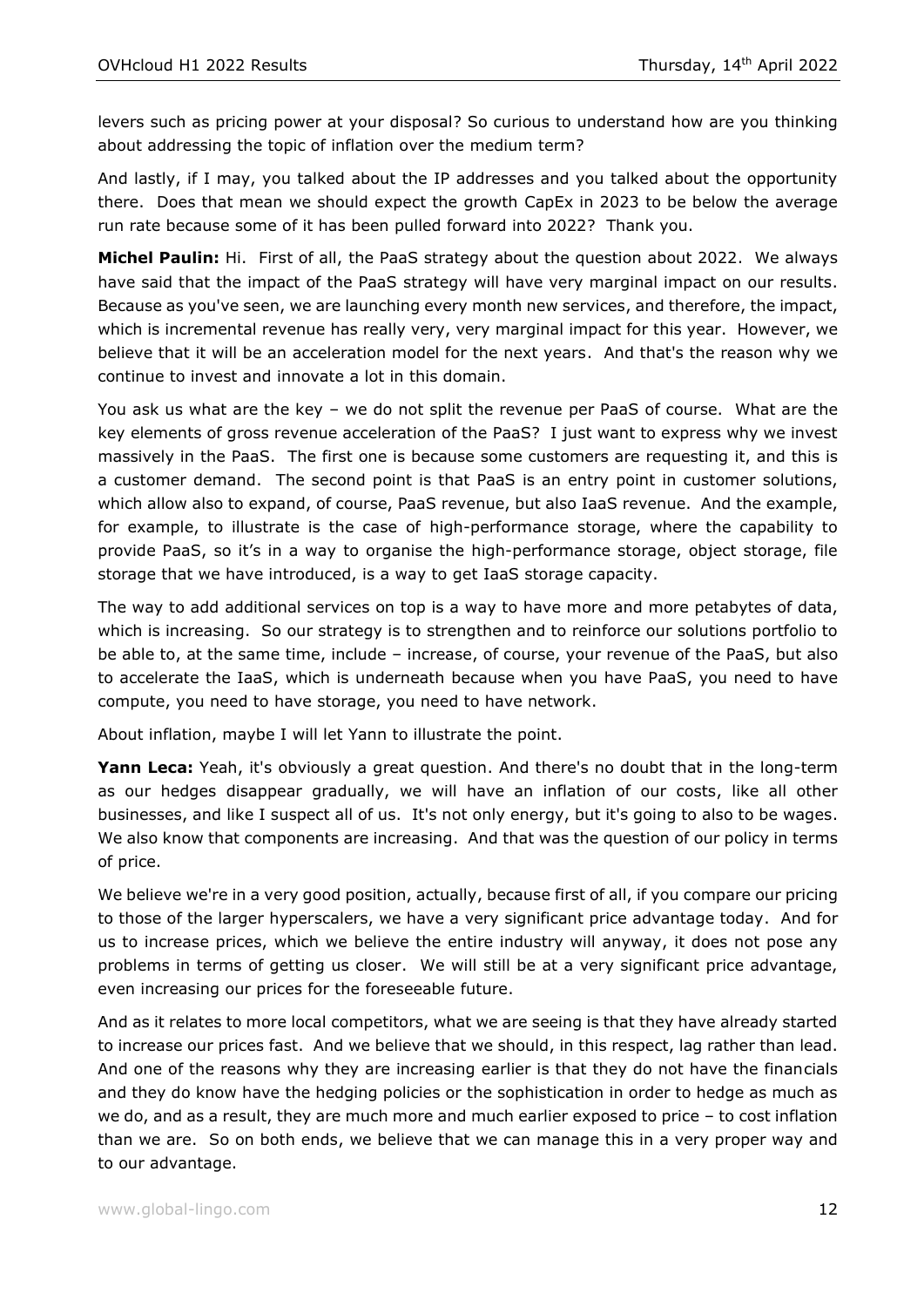Your third question regarding IP addresses, your remark is valid. What we have purchased this year is not going to be purchased next year. Now the  $E17$  million, which we purchased in H1 if we leave it at that, represents, on an annual basis, 2.5% of annual revenue, which means that we should continue to fall within the 30-34% bracket, which is a 4-point bracket next year. So that is not sufficient for us to change our guidance.

**Amit Harchandani:** Very helpful. Thank you.

**Operator:** Thank you very much. Our next question comes from the line of Ben Castillo from BNP Paribas. Please go ahead.

**Ben Castillo-Bernaus (BNP Paribas):** Good morning. Thanks very much for taking my question. Comment firstly, if you could, on your vertically integrated model and the supply chain impact you're saying for components. What are you seeing maybe through the first three months of this year over Q4 of last year? And perhaps when your expectations would be for those supply chains to perhaps normalise?

Second question, just talking on pricing. Can you just remind me of what price increases either you have put through to-date or intend to this calendar year? And then thirdly if you could just provide an update on MongoDB and Anthos offerings? That'll be helpful. Thank you very much.

#### **Michel Paulin:** Okay.

**Marisa Baldo:** Sorry, Ben, we couldn't hear your first point. Could you please repeat it? Thank you.

**Ben Castillo-Bernaus:** Yeah, of course. So first question was on what you're seeing on the supply chain disruption for components. So how has that changed this – start of this year versus the end of 2021? And perhaps what your expectations are for supply chain for the rest of this year? Thanks.

**Michel Paulin:** Well, it's clear that today the components and the supply chain is, I would say, disturbed. And every month there is a new, I would say, bad surprise overall. And you know that also there are some uncertainty about the COVID situation in China creating some locking situation in the Southeast Asia.

So for the moment, we have always said that we believe that the supply issues will continue for at least a few semesters. And that's why we are very vigilant, and we tried to hedge ourselves. And you've seen that in the first semester, we have decided to hedge ourselves by creating some stock of some components because we know that as soon as we have the components, and we have the capability to have access to it, we buy it because we know that there is unpredictability of the supply chain.

However, we believe it will not affect our 2022 results and our '22 roadmap, because thanks first to the fact that we have strong partnership with key players in the supply chain, we're able to continue to have that. The second is that, thanks also to the fact that we have our own industry model, we are most of the time able to switch to new components when we see there are some shortage, because we have our own R&D and we have therefore the capability to find alternative solutions when we have cable, motherboards, drives, discs, or CPU shortages.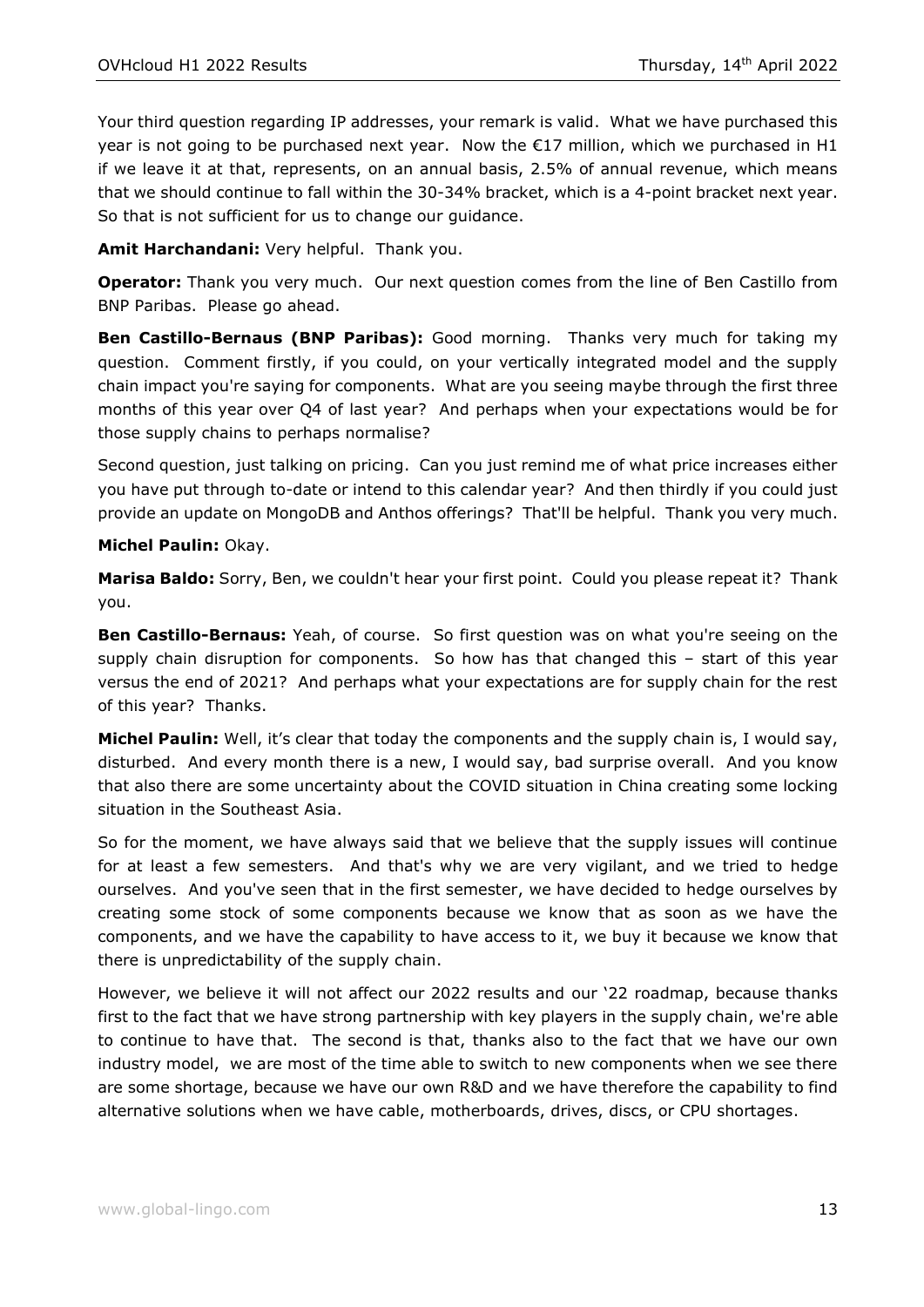So this is something where we believe. However, I think it's certainly an area and point of concern, and we don't see that it will – we don't believe it will be back to normal at the end of this year. It will continue next year.

About the pricing, we mentioned that publicly that we have raised two pricings already due to the Verisign and to Microsoft 365 increase, and we believe that this has a little bit correlated to inflation will continue. You've certainly seen also that Google and AWS have made some pricing changes, and most of them are pricing increase. So there is some tension on the pricing there. And of course tactically and strategically, we will readjust our pricing strategy to be able to, at the same time, continue to acquire new customers in the right rhythm to be completely competitive and we have competitiveness in terms of pricing, but also to maintain, as we said, the right level of margin to be able to continue to have the right level of EBITDA.

MongoDB. I cannot disclose the data of MongoDB. The only thing I can mention is that we are going to introduce the last edition of MongoDB for MongoDB enterprise level. And therefore, it means that we will have, with MongoDB, the full, comprehensive product and solutions offering before the end of May, which will allow us to continue to gain new customers, either in the digital market that we are going to launch massively after this launch or in the enterprise market, because this is a piece that was still missing in our offering and this is for us a new opportunity I think.

The last point I would like to mention is that we are doing comarketing with MongoDB and we are participating to many events with MongoDB, to improve and increase the knowledge by the market and the customers that today we are, among the others, one of the alternative to provide Database-as-a-Service based on MongoDB solutions in the cloud arena.

**Operator:** Thank you very much. Our next question comes from the line of George Webb from Morgan Stanley. Please go ahead.

**George Webb (Morgan Stanley):** Morning, Michel, and Yann. A couple of questions, please. So firstly, just on the composition of growth, I guess, in the first half 13.3% like-for-like. Likefor-like net retention was 111% suggests I guess a relatively low level of new customer acquisition within the growth mix. Was that in line with your expectations? And how should we expect the contribution from new customers versus upsell to existing customers to trend from here?

And then secondly on data sovereignty. I guess, we've all seen that the recent comments from the EU and US about potential creation of a new replacement for the Privacy Shield over the coming months. And I guess we'll have to see what the legal texts are – of that really looks like. But have you had any reflections early on about what that could mean for you? Thank you.

**Yann Leca:** Yes. Good morning. I'm going to take the first question. The net revenue retention rate was very much within our expectations. As everything in our strategy takes us to an increased stickiness, whether it be because we have more and more partners, we have very good inroads into the corporate world, as well as public sector. And we also offer for our basic offerings, very successfully committed – long-term commitments of one to two years. So that's completely expected.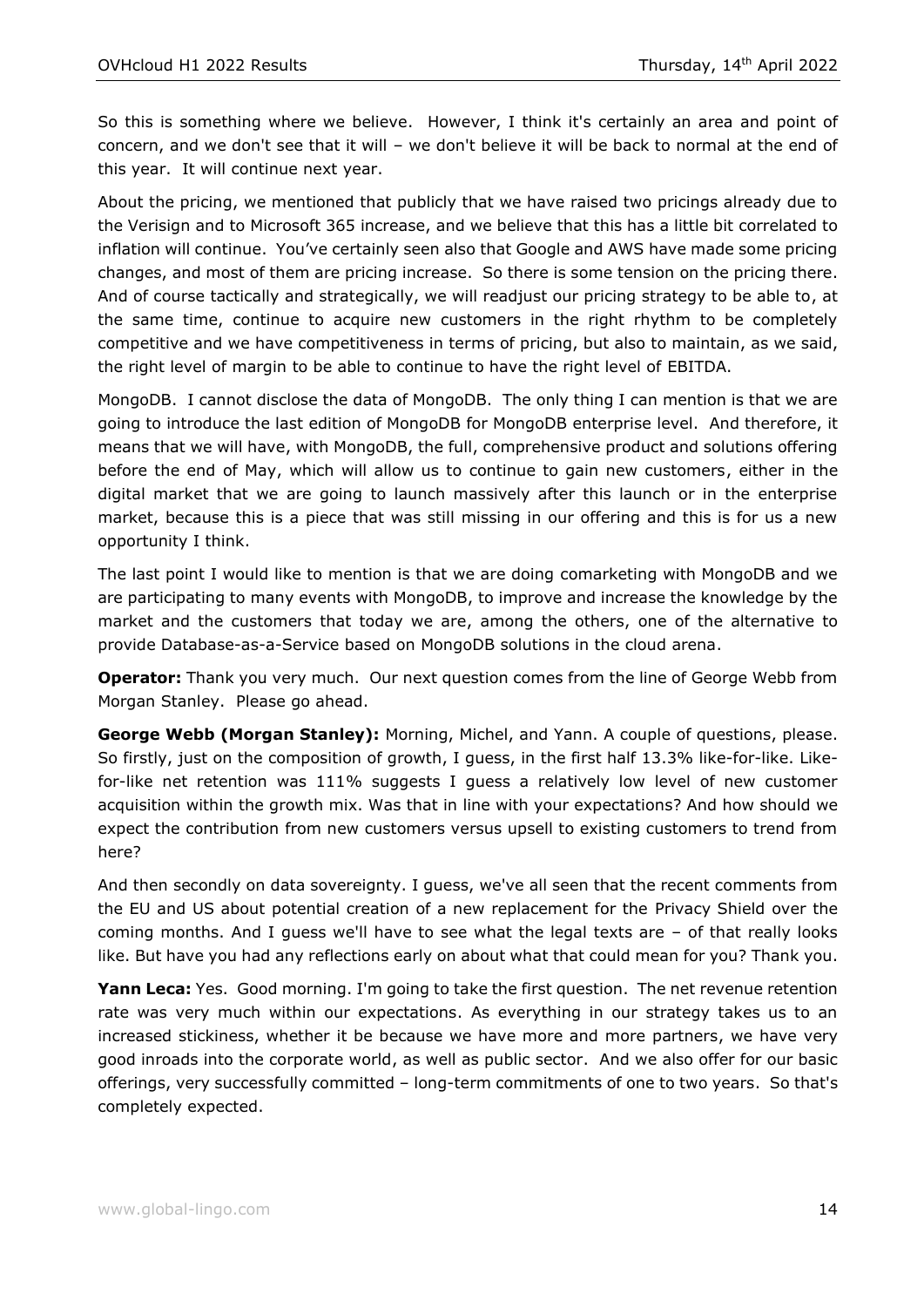We also continue to grow with our customers. Our customers grow themselves and we grow with them. And that's one of the drivers for the increase in ARPACs, in our average revenue per active customer.

And, finally, the cross-selling is also going very well between web cloud and bare metal private cloud and also into public cloud. So the model is working well, and our numbers are definitely within our expectations.

**Michel Paulin:** Yeah. About the sovereignty and especially about these agreements, which have been signed with Europe – between the European Commission and the US government. I have only one word. It's bis repetita or I would say, ter repetita. Why? Because it's exactly what happened a few years ago when they announced the Privacy Shield, and it has been cancelled by the European Court of Justice.

Why I say that, is because first you've certainly seen that the data protection entity - European data protection entity has said that they want you have the detail about the agreement, because they believe today it's difficult to believe that they can have a legal agreement on the effects. Because our analysis is that to have a compliance of exporting data to the US with completely conformity with the European regulations, the US law has to be modified. And it's really what has been mentioned in the last Privacy Shield ban of the European law.

And the last Supreme Court judgement seems not to go in this direction. Max Schrems who has already attacked the Privacy Shield I and Privacy Shield II, has already announced that as soon as he has details, it will immediately, of course, verify if it's a compliance.

So for us, this is an announcement, but the implementation is very, very speculative, due to the fact that to do so, you need to have a US law change, which is really very difficult to believe.

**George Webb:** That's very clear. Thank you.

**Operator:** Thank you very much. The next question will be from Gianmarco Bonacina from Equita. Please go ahead.

**Gianmarco Bonacina (Equita):** Yes. Very good morning. Couple of question for me. One on the top line, one on the cost. On the top line, so you are indicating midpoint 16% revenue growth, which means in the second half, you will be moving up from 14% to 18%. So is this means the result of the comp from previous year second half? Or this is something we should expect also going into the new fiscal year as run rate as you further accelerate, given the new product introduction?

A second question on the cost. You show in one of the slides that you are hiring at the pace of 60 to 100 new employee per month. If you can – which I guess it was related on a yearly basis on adding about one-third of new stuff. How should we think about this going forward I mean in the next fiscal year? Do you expect the incidence of new hiring and total staff to decline, or to remain at this level? And if you have also, let's say, a breakdown by category in terms of maybe marketing versus manufacturing and the likes? Thank you.

**Yann Leca:** Hi. Yann here. I will take those questions. So our revised guidance of 15% to 17%, as well as our previous guidance, by the way, does include the base effect on H2, on the lower revenue in fiscal '21 in the wake of the Strasbourg incident. So that means that we're going to have a very high reported growth rate in H2, which you cannot expect to continue at the same percentage into fiscal '23.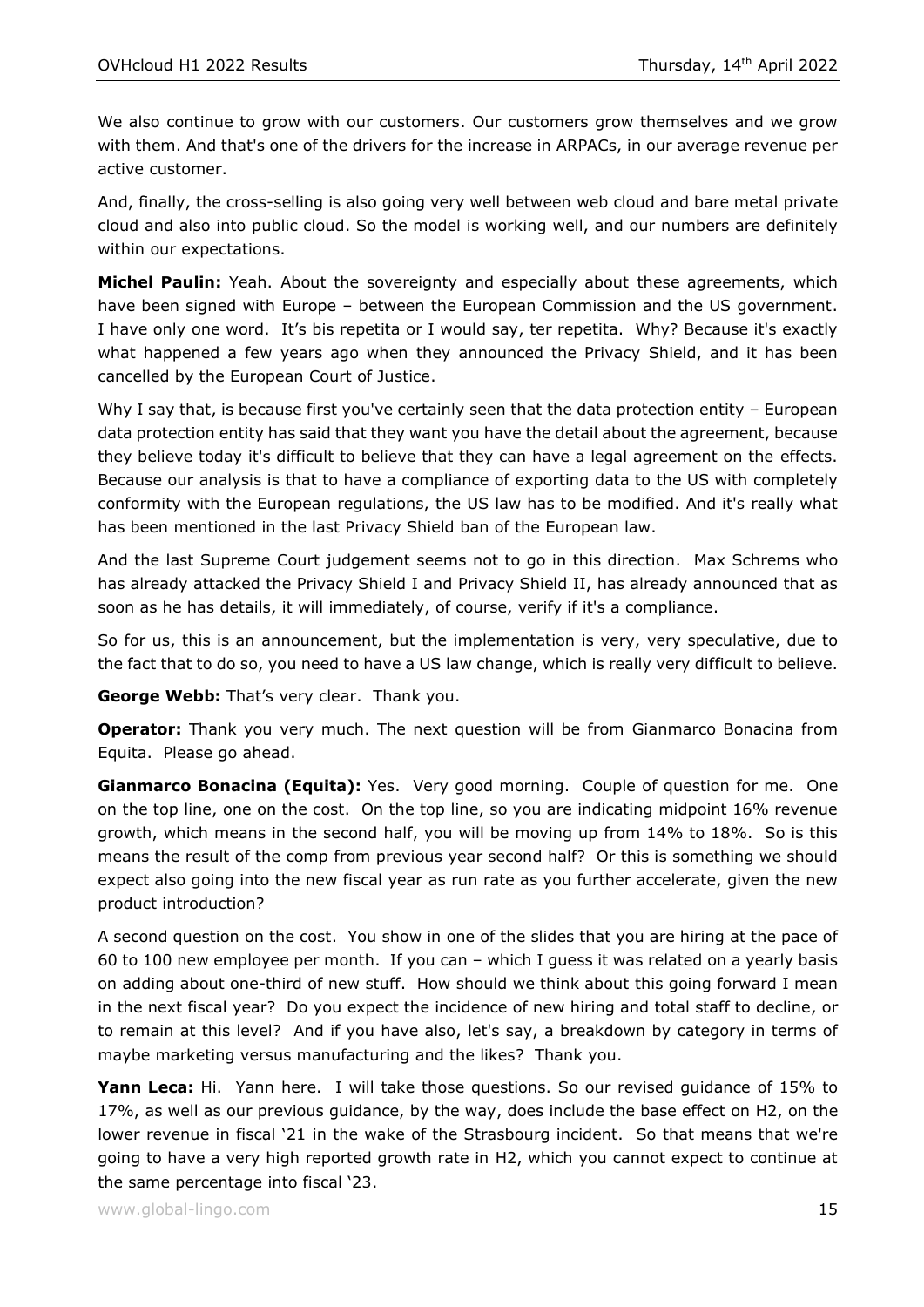Now, definitely you can also expect that in fiscal '23, we will continue to accelerate our like-forlike growth and we will come back to this when the time comes with a yearly guidance for next year.

You had a question regarding the employees. We do hire between 60 and 100 people a month. That is correct. We also have churn. So we lose 30 to 40 people every month as well, which is relatively low compared to the industry. But that means as well that our net employee base is growing – it is not growing obviously by 60 to 100 employees per month. And you can see that our headcount is, at the end of February, 2,632, which represents year-on-year approximately a growth in headcount of 11%.

We do expect to continue to hire at that pace. One of the ways we're going to win this battle and be better than competition and continue to grow is hiring all the right talent, and that's very important. And definitely, this is something we emphasise. We put energy on. We have a fantastic HR team and attracting new talent. And you could see, we're rewarded by the market by prizes. So that's very important.

We did not disclose the detailed breakdown, but as you can expect, we mostly hire tech people which – who are very important within our move to PaaS strategy. As you know, a large part of that move to PaaS is delivered through our own engineers. So that's a critical resource. We also have partnerships and acquisitions, but we definitely hire a significant number of new tech people. And the majority of the rest is into sales and marketing because that fuels our international expansion, and the hiring talent is very important there as well, globally, as well as talents for partnerships geared towards the public sector.

**Gianmarco Bonacina:** Sorry, if I may, just a very quick follow-up. So when I look at your personnel expenses in the first semester, so clearly, they've grown significantly more than the 11% of stuff you were mentioning. I guess, there is may be some one-off item. But – so do you expect basically the personnel costs to be significantly higher versus the number of employees also in the forthcoming quarters? Thank you.

**Yann Leca:** So the number you are looking at includes the impact of the one-time share-based payments, because IFRS require us to put this into personnel expenses. And if you have a likefor-like comparison, the personnel expenses grow at a slightly higher pace as our headcount for basically two reasons. One is that our mix of personnel is getting richer, so to speak. When you hire – we hire – we tend to hire more high-end talents and qualified people. And obviously, in the tech industry, that's more paid than people, for instance, to assemble servers. Or bookkeepers. So that's one reason.

The other reason what you can expect in the future is we will likely have salary inflation, like everybody, because inflation is back. So that's no new news I suspect to you. And for critical resources, we will definitely dedicate resources in the right times. Again, this speaks back to an earlier question regarding our pricing policy and pricing power, which I've answered.

**Operator:** Thank you. Thank you very much. And I'll turn you back over to the speakers.

**Marisa Baldo:** As I said to many of you, we have some of you on the phone this morning with Benjamin. We are fully available, myself and Benjamin to follow-up on your questions today and help you as much as possible. And I turn over the concluding remarks to Michel.